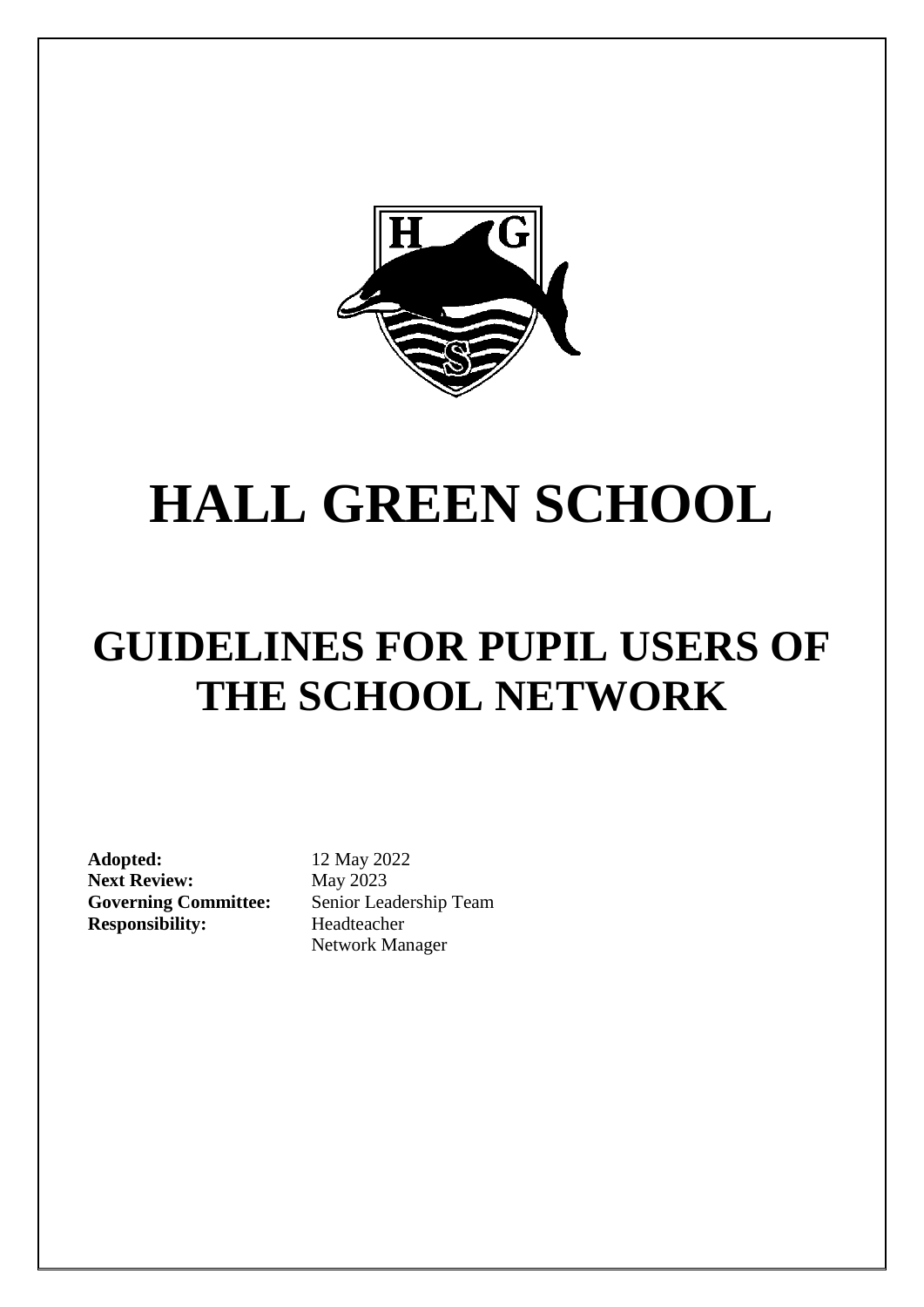# **HALL GREEN SCHOOL Guidelines for Pupil Users of the School Network**



Access to the school network will be provided for you to carry out recognised schoolwork only, but only on the understanding that you agree to the following guidelines.

#### **Privacy**

Computer storage areas will be treated as school property. ICT staff may look at files and communications to ensure that the system is being used responsibly. Users should not expect that their work and emails would always be private. You should also be aware that a member of the ICT staff can view your computer screen at any time from anywhere on the school network without you knowing about it.

### **Responsibilities**

- Users are responsible for good behaviour on the network just as they are in a classroom or a school corridor. General school rules apply.
- Eating, drinking, and use of aerosol sprays should not happen in the computer rooms or near to any equipment around the school.
- If a virus alert occurs on a school machine whilst opening a file, contact a member of the ICT staff immediately.
- Do not reveal your password to anyone. If you think someone has learned your password, then change it immediately.
- Intentional damage to computers, computer systems or computer networks, including unauthorised damage or interference to any files is not permitted and may be considered a criminal offence under the Computer Misuse Act 1990.
- Programs must not be installed on a computer in school except by the ICT technicians. Do not bring in programs or download them from the Internet.
- Games must not be loaded, played or used on any computer.
- The unauthorised copying of software, contrary to the provisions of the Copyrights, Designs & Patents Act 1988, is not permitted.
- The installing, copying or transmitting of obscene material is not permitted and may be considered a criminal offence under the Obscene Publications Act 1959/1964.
- Computer equipment should not be taken off-site without formal authorisation.
- A computer should not be switched off during the school day unless it has completely locked up or is unlikely to be used again that day.
- Always make sure that you have completely logged off the computer before leaving your lesson.
- Please leave the computer and the surroundings as you would wish to find them  $$ uncluttered, clean and tidy.

# **Mobile Phones and Other Electronic Devices**

Pupils should be aware that the sending of malicious messages via text and/or Facebook, BBM, Twitter, Email etc. is classed as a criminal act. Any information brought to our attention regarding behaviour out of school but involving our pupils will be treated as a police issue and parents will be advised to report the incident to their local police.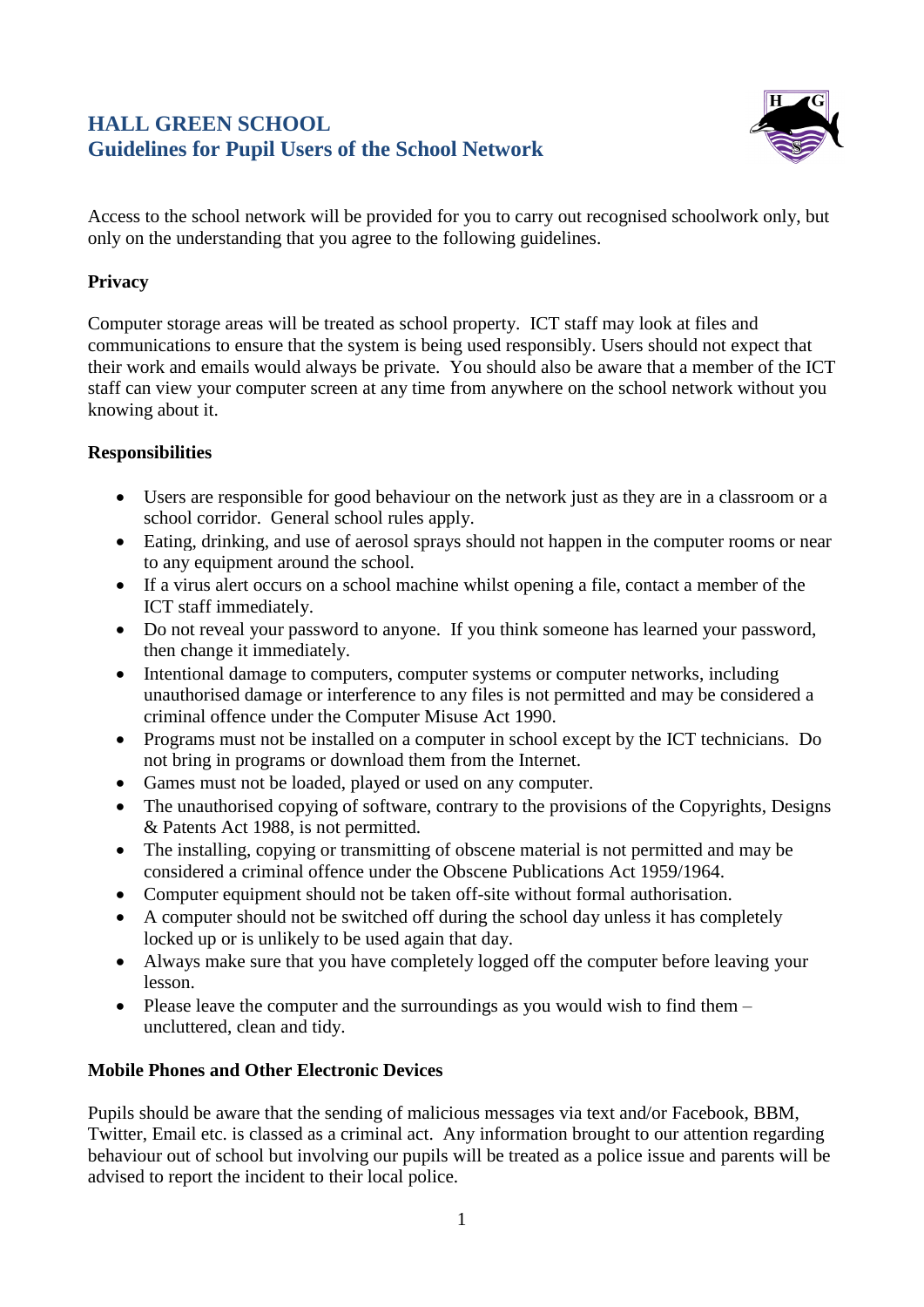# **Internet Use**

Internet access will be provided for you to conduct research and use email with the agreement of a member of staff (pupils).

- Users are responsible for good behaviour on the Internet. General school rules apply.
- The Internet is provided for users to conduct genuine research and communication (where agreed). All the sites you visit are recorded. Remember that access is a privilege, not a right and that access requires responsibility at all times.
- Your own storage devices (memory sticks) are not allowed to be used in school computers. Work between home and school is by email only.
- During lessons, staff will guide pupils toward appropriate materials. Outside of lessons, staff supervising the computer rooms will monitor the use of the Internet where appropriate. Internet access is for school based learning only. Parents/carers are expected to discuss with pupils where appropriate what is and is not acceptable material to access on the Internet.
- The school will not publish pictures of pupils without parental consent. This is given in general terms when a child joins the school and specific permission is sought for photographs used in brochures etc.
- Any deliberate misuse of the Internet will be regarded as a serious breach of school discipline and appropriate action taken.
- The school uses an internal filtering service for its Internet access.
- The network manager will review pupils' Internet histories when appropriate and will review the Internet usage on a half termly basis. The findings of this will be reported to the Headteacher responsible for ICT usage.

### **The following are not permitted:**

- Sending, displaying, accessing or trying to access any obscene or offensive material. Offensive material is seen as including:
	- Pornographic material
	- Material of a racist nature
	- Material deemed to marginalize any particular group whether that is based on gender, race, religion or disability
	- Any material that focuses on gratuitous violence.
- Using obscene or offensive language.
- The use of 'Chat Rooms' or any Social Media Websites.
- Harassing, insulting or attacking others through electronic media.
- Copying of software.
- Revealing any personal information, the home address or personal phone numbers of yourself or other people.
- Downloading games or other executable programs.
- Intentionally wasting limited resources on unnecessary or unauthorised activities (e.g. printing).
- Any incident of cyber bullying either via mobile phone or the internet will be regarded as a police matter and dealt with accordingly.

# **E-Safety**

Pupils should be aware when using the Internet of the dangers associated with social networking sites. A full programme of E-Safety material is delivered in the first term of Year 7 and updated every year. Any pupil experiencing problems when using the Internet at home or at school should